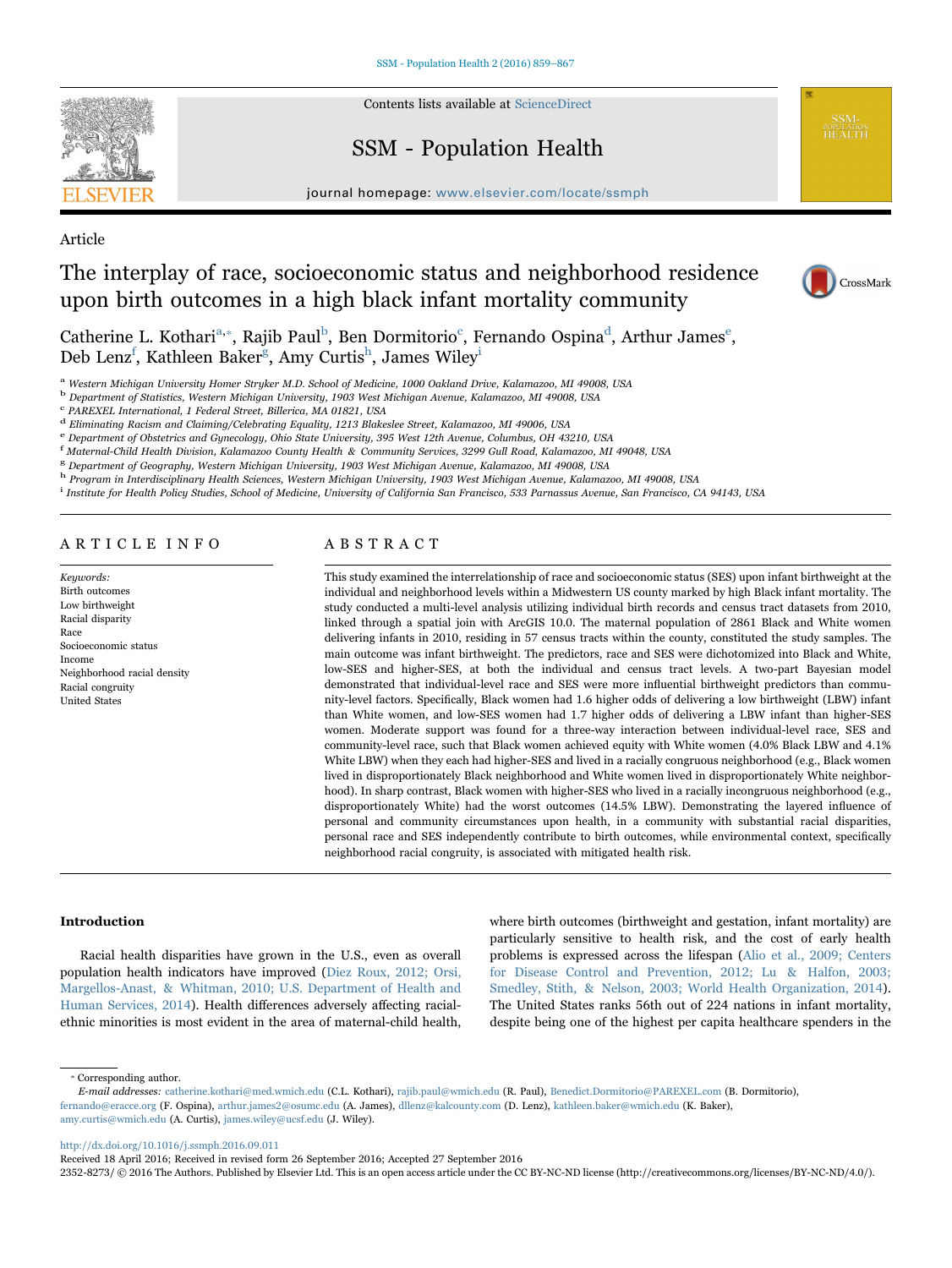world [\(Central Intelligence Agency \(CIA\), 2014\).](#page-7-1) This high mortality is driven by disproportionately high death rates among racial-ethnic minorities, particularly Black infants. Within the United States, Black infants die at 2.2 times higher rate than White infants (11.6 and 5.2 deaths per 1000 live births, respectively); a gap that has remained consistent even though overall infant mortality has trended steadily downward [\(Murphy, Xu, & Kochanek, 2013; Orsi et al., 2010\)](#page-7-2). The brunt of such inequities are borne by Black populations, but disparities take a toll on all, as gaps between the least and the most advantaged affect the health of those at every strata [\(Cooper, McCausland, &](#page-7-3) [Theodossiou, 2013; Eudy, 2009; Oishi, Kesebir, & Diener, 2011\)](#page-7-3).

The social determinants of health theory, adopted by health agencies across the globe, explains racial inequity as the end result of social institutions that systematically disadvantage minorities [\(Krieger,](#page-7-4) [2014; Link & Phelan, 1995; Smedley et al., 2003\)](#page-7-4). Within this framework, social exclusion from economic participation and power is a major vehicle for institutionalized racism in the U.S. ([David, 2007;](#page-7-5) [Krieger, 2014; Popay et al., 2008](#page-7-5)). Poverty is experienced by 2.6 times more Blacks than Whites, extreme intergenerational poverty is more common among Blacks ([Bloome, 2014](#page-6-1)), and racially segregated Black neighborhoods consistently have greater concentrations of poverty ([McLeod & Nonnemaker, 2000; Osypuk, Galea, McArdle, &](#page-7-6) [Acevedo-Garcia, 2009](#page-7-6)). Living in segregated, high poverty communities further compounds the effect of individual poverty through exposure to distressed physical environments (pollution, dilapidated housing, zoning), fragmented social networks (social support, norms, crime, political power) and limited health-related resources (health care, nutrition, recreation, transportation) [\(Cook, McGuire, &](#page-7-7) [Zuvekas, 2009; Derose, Gresenz, & Ringel, 2011; Kramer & Hogue,](#page-7-7) [2008; Williams & Collins, 2001; Ziersch, Baum, MacDougall, &](#page-7-7) [Putland, 2005](#page-7-7)).

Poverty at the individual- or community-level, however, does not account for the entirety of racial health differences. While some studies have found that Blacks' health improves apace with wealth increases, and with moves to higher-income neighborhoods, many others have reported that Blacks receive less health benefit from socioeconomic gains than Whites, and that for Black populations, health risk remains significantly elevated regardless of income level [\(Fuller-Thomson,](#page-7-8) [Nuru-Jeter, Minkler, & Guralnik, 2009; Harding, 2003; Hayward,](#page-7-8) [Miles, Crimmins, & Yang, 2000; LaVeist, 2005](#page-7-8); [Nepomnyaschy, 2009](#page-7-9); [Nicklett, 2011](#page-7-10); [Pollack et al., 2013](#page-8-0)).

The same community structures that have been shown to constrain health and health choices possess the capacity to correct these disparities through socio-cultural empowerment and through equitable distribution of resources [\(Berkman & Kawachi, 2000](#page-6-2)). For instance, ethnic enclaves, the clustering of racial-ethnic groups within the same neighborhood, can buffer negative health consequences through political solidarity, social support and resource sharing [\(Ludwig et al.,](#page-7-11) [2012;](#page-7-11) [Vinikoor, Kaufman, MacLehose, & Laraia, 2008\)](#page-8-1). Environmental context such as this has been shown to vary widely in communities across the nation, a variation that Black health outcomes are particularly sensitive to ([Kramer & Hogue, 2008; Messer,](#page-7-12) [Kaufman, Dole, Savitz, & Laraia, 2006](#page-7-12)). Health scientists have examined the dynamic of race and socioeconomic status (SES) between individuals and communities using a variety of measures, including the congruity of an individual's income level (based upon race, education and marital status) with their neighbors (Collins, [Herman, & David,](#page-7-13) [1997; Pickett, Collins, Masi, & Wilkinson, 2005; Vinikoor et al., 2008;](#page-7-13) [Kramer & Hogue, 2008; Pais, South, & Crowder, 2012\)](#page-7-13), residential racial segregation ([Massey & Denton, 1988\)](#page-7-14), and statistical approaches such as principal component analysis or propensity score to depict the racial-income configuration [\(Harding, 2003; Schempf,](#page-7-15) [Strobino, & O](#page-7-15)'Campo, 2009). Many of these health studies have used regression approaches to isolate the relative contributions of race and socioeconomic status; fewer have explicitly examined their interaction, either within or across levels. Residential mobility studies, which have

focused upon the interaction of race and socioeconomic status, have consistently documented a dampened effect for upward-income movement by racial minorities [\(Pais et al., 2012\)](#page-8-2), but with little focus upon the health outcomes associated with these patterns, and with mixed findings among the few health-related studies that do exist [\(Bruch,](#page-6-3) [2014; McFarland & Smith, 2009](#page-6-3)).

To secure racial-minority populations large enough to be investigated, community impact studies have examined ecological context within densely-populated urban centers such as New York City or Chicago ([Grady, 2006; Pickett et al., 2005\)](#page-7-16) using census tracts as the unit of analysis, or have selected macro units of analysis (state, county, metropolitan statistical areas) as their sample [\(Kramer & Hogue,](#page-7-12) [2008;](#page-7-12) [Walton, 2009\)](#page-8-3). Their generalizability to smaller communities and rural areas, where minorities are fewer in number and more geographically scattered remains unclear [\(White & Borrell, 2011;](#page-8-4) [Yang & Matthews, 2015\)](#page-8-4). In light of increasing numbers of racial minorities, their growing dispersal [\(Perez & Hirschman, 2009;](#page-8-5) [Reardon et al., 2009\)](#page-8-5), and the lack of research examining how race, socioeconomic status and neighborhood residence culminate into health, this is an important area of study. The goals of the current investigation were to examine the interrelationship of race and socioeconomic status upon infant birthweight at the individual and the census tract levels within a mid-sized, mixed urban-rural county in the Midwest; one marked by large racial disparities and high Black infant mortality rates.

## Methods

The study was a multi-level analysis utilizing individual birth records and census tract datasets from 2010, joined using geographic information systems (GIS). Permission and access to the birth records data were provided by the Michigan Department of Community Health Vital Records and Health Statistics Section. Institutional Review Board approval was provided by Western Michigan University Human Subjects Institutional Review Board.

#### Setting

The study was conducted within Kalamazoo County located in Michigan, a Midwestern state within the United States. The study county has a population of 252,074 within a mix of rural and urban communities ([Kalamazoo County Health and Community Services](#page-7-17) [Department, 2013](#page-7-17)). More importantly for the purposes of this study, the county's maternal population is comparable to the nation's on race (18.4% Black compared to15.9% national Black, but with a high Black infant mortality rate (18.7 IMR per 1000 live births among Black women, 2006–2010 period) and high racial disparity (Black to White IMR disparity ratio of 3.5, 2006–2010 five-year moving average) ([Centers for Disease Control and Prevention, 2012; Michigan](#page-6-4) [Department of Community Health, 2014\)](#page-6-4). The racial disparity in this community is substantially higher than in the State of Michigan (Black-White disparity ratio of 2.7) and the Nation (Black-White disparity ratio of 2.2) [\(Centers for Disease Control and Prevention, 2012;](#page-6-4) [Michigan Department of Community Health, 2014](#page-6-4)).

## Sample population

The study utilized nested populations of individuals residing within census tracts. The individual-level study sample was drawn from the population of 3119 women who were county residents when they gave birth in 2010. Exclusion criteria included multiple gestation birth, maternal race other than Black or White and having a non-geocodable address. After exclusion, the final individual-level population was 2861. Individual-level birth records were geo-coded using maternal address, and then linked to census tract (downloaded from the Michigan Geographic Data Library) in ArcGIS10.0. Census tracts commonly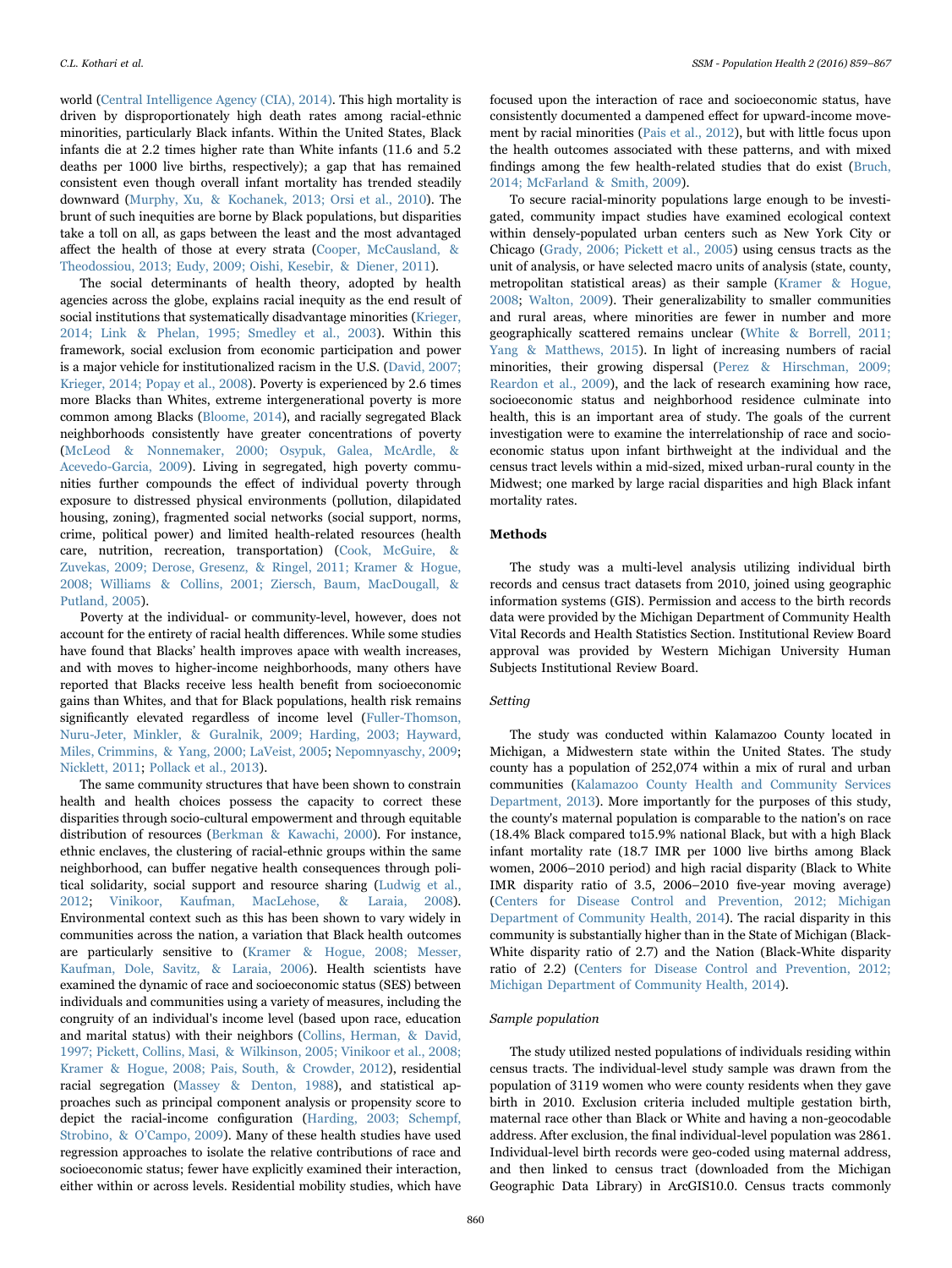serve as proxies for neighborhood community units [\(Krieger et al.,](#page-7-18) [2003; Ross and Mirowsky, 2001; Roux, 2003\)](#page-7-18). Within this study, the community sample was the 57 census tracts within the county in 2010. The challenges to geocoding and successfully using geocoded data for health applications have been discussed extensively elsewhere ([Goldberg & Jacquez, 2012\)](#page-7-19). In this study, the primary challenges were incomplete or missing address information and reporting of postoffice boxes in place of street address. The final study sample of 2861 women delivered 190 infants (6.6%) whose birthweight fell under the low birthweight (LBW) threshold of 2500 g. Black women accounted for 19.2% (n=550) of the final study population and White women 80.8% (n=2311). A little less than half (47.7%, n=1363) delivered an infant under Medicaid insurance, and the remaining 52.3% (n=1495) had private insurance.

## Data collection and measures

Individual-level birth record data were obtained from the Michigan Department of Community Health Vital Records Division in 2012; final analyses were conducted 2014–2015. The following variables were abstracted from the 2010 birth records dataset for study use: Maternal address, infant birthweight, maternal race, and whether delivery was Medicaid-paid.

#### Outcome variable

Of the three most common birth outcome measures (birthweight, prematurity and mortality), birthweight is the most optimal measure for this investigation: it is a leading risk factor for mortality but with higher prevalence numbers, it represents two morbidity processes (gestation and intrauterine growth), and it is measured with greater reliability and accuracy than gestational age [\(Ma & Finch, 2010;](#page-7-20) [Martin, Osterman, Kirmeyer, & Gregory, 2015; Wilcox, 2001\)](#page-7-20). Birthweight was measured in grams, and was further operationalized into two distinct outcomes, which were subsequently modeled together: (1) a dichotomous measure of LBW or not and (2) for all births within the not-LBW category, the actual continuous measure of birthweight, in grams. The dichotomous LBW measure was operationalized as birthweights below 2500 g coded as "LBW," and birthweights at or above 2500 g coded as "above-LBW-threshold." The continuous birthweight measure was operationalized as the actual birthweight, in grams, among all births occurring within the above-LBW-threshold sub-category. This combined-measure approach was implemented in order to simultaneously retain the precision of the continuous measure, while reducing the influence of extreme outliers at the low-end of the distribution without having to exclude them entirely from the analysis ([Talge, Mudd, Sikorski, & Basso, 2014\)](#page-8-6).

#### Predictor variables

Four predictor variables were used: race and socioeconomic status (SES) at the individual-level, and race and SES at the community-level. At the individual-level, predictors were dichotomized into Black or White (maternal race) and low-income or higher-income (derived from the Medicaid-paid birth variable, a proxy for maternal SES). Medicaidpaid birth was considered "low income," while non-Medicaid, private insurance births were categorized as "higher-income." At the community-level, predictors were abstracted from census tract data downloaded from the American Community Survey (http://www.census. gov/acs) for a five-year estimate (2006–2010) of race and SES. Community-level predictors were dichotomized into poverty-concentration or not (SES) and Black-concentration or not (race). The original downloaded measures were continuous (percent Black residents and percent of residents living below the Federal Poverty level). A cut-off for poverty was established at 20 percent for dichotomizing the SES variable, a threshold that has been previously validated to represent community-level poverty ([Krieger et al., 2003](#page-7-18)). Similar to the approach used by other birth-outcome studies [\(Grady, 2006; Pickett et al., 2005;](#page-7-16)

[Vinikoor et al., 2008\)](#page-7-16), racial dichotomization was based upon overall population prevalence; since we had 18.4% Blacks in the maternal population, a 20% threshold for neighborhood Black-concentration was implemented; an approach that offered the added benefit of maintaining operational consistency with the poverty measure. Given the study focus on the cumulative effects of race and SES, and the likelihood that traditional covariates (such as prenatal care, maternal disease and infection, maternal age, smoking) lay upon the causal pathway to birthweight, such control variables were not included in this analysis.

#### Statistical analysis

Bivariable relationships between predictors and between individual predictors and the outcome were assessed using Pearson Chi Square, using two-sided significance at the 95% confidence level. The multivariable relationship between individual-level and community-level race and SES were assessed using multilevel regression, with the following two- and three-way interaction terms testing specific relationships: (a) individual-level race and individual-level SES, (b) community-level race and community-level SES and (c) individual-level race, individual-level SES and community-level race. The histogram of birthweights in [Fig. 1](#page-2-0) shows longer left tails (left skewness) and this made standard regression technique with Gaussian distributional assumption unusable. This motivated the development of a two-part Bayesian statistical model. First we classified the birthweights into two groups: less than 2500 g that we designated as low birthweight (LBW) and greater than 2500 g. In our model, the chance of a mother having a LBW baby was modeled using probit link functions in terms race and SES variables. In the second part of the modeling, the birthweights at or above 2500 g were modeled using Truncated Normal Distribution, truncated at 2500 g. In order to have robust Bayesian inference, we set our prior distributions of regression coefficients noninformative (zero mean and 100 variance). By robust we mean that our inferences are not biased by subjectivity of the selection of priors. The technical details of our modeling approach and maps of the spatial correlation of the random intercepts for the individual-level main effects and interaction effects models can be found in the Appendix.

Statistical inference was based on Bayesian credible intervals (CrI) computed as the 2.5th and 97.5th percentile of the posterior samples. Six models were explored for the analysis. The first model included only maternal race and SES, the second included only community level race and SES, the third model examined the interaction between maternal level race and SES, the fourth model examined the interaction between community level race and SES, and the fifth model included both the individual-level and the community-level terms. Lastly, the sixth model examined a three-way interaction between individual-level race, individual-level SES and community level race. The coefficients

<span id="page-2-0"></span>

Fig. 1. Histogram of Birth Weight Distribution.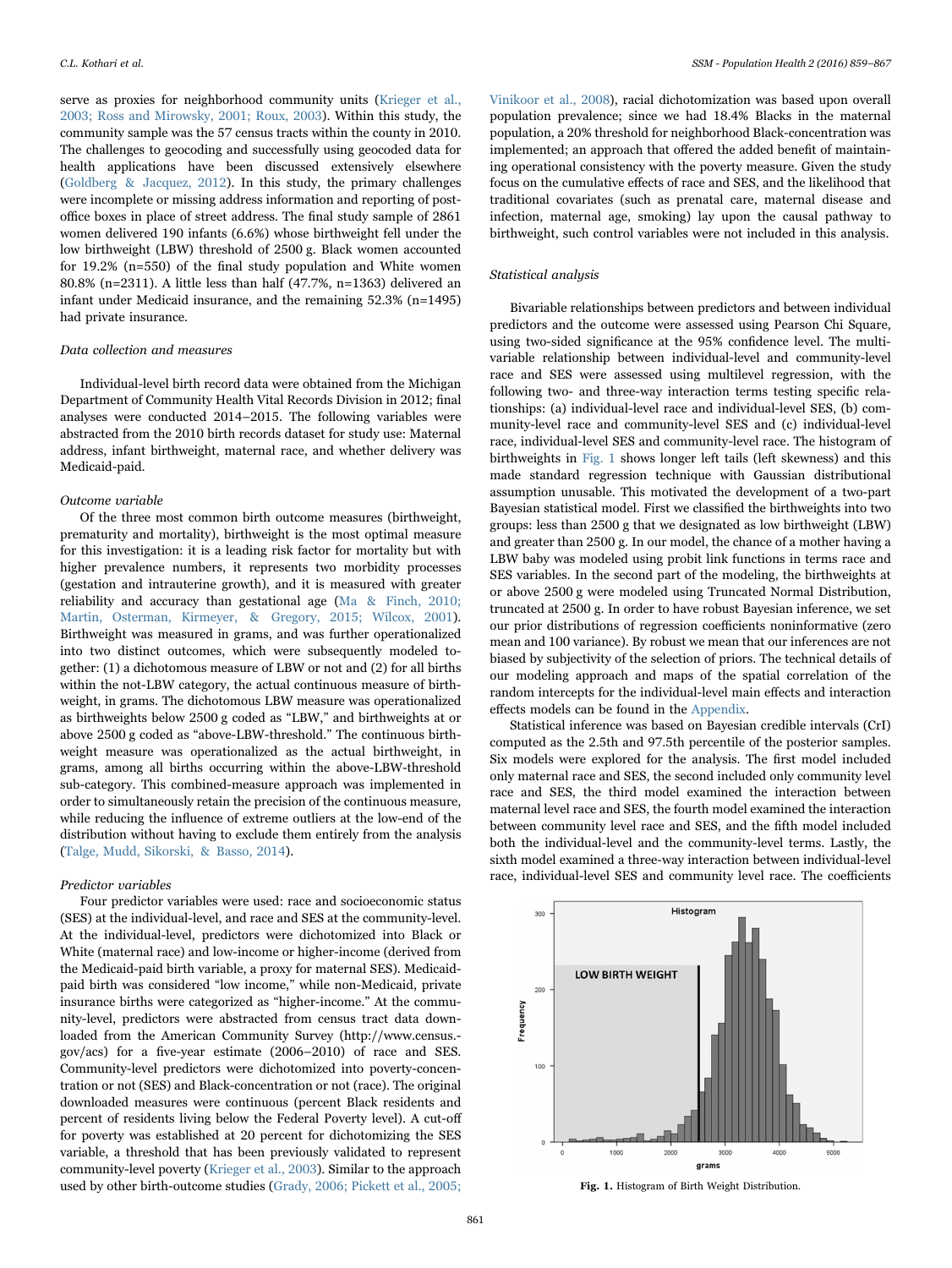associated with the risk of LBW were transformed as odds ratios (OR). If the 95% credible interval for OR did not include 1, then an effect was concluded to be influential. Multicollinearity among predictors was assessed using variance inflation factor (VIF). The predictors in the models had VIF values below ten, indicating no multicollinearity ([Fox](#page-7-21) [& Monette, 1992](#page-7-21)). Assessment of model fitting was done using posterior predictive distribution capture rate. The full description of the model and results on the model validation can be found in the Appendix. SPSS was used to process the data and compute the chi-squared test. R ([Team, 2014\)](#page-8-7) and WINBUGS ([Lunn, Thomas, Best, &](#page-7-22) [Spiegelhalter, 2000\)](#page-7-22) were used to implement the Bayesian two-part models.

#### Results

#### County, state and national characteristics

The study county, Kalamazoo MI, is similar to the state and to the nation on the primary outcome variable, low birthweight prevalence ([Curtin, Osterman, Uddin, Sutton, & Reed, 2013; Martin et al., 2012;](#page-7-23) [Michigan Department of Community Health, Division for Vital Records](#page-7-23) [and Health Data Development, 2012; U.S. Census Bureau, 2014\)](#page-7-23). Among women giving birth, Kalamazoo has the same proportion of White women as the state of Michigan and the nation as a whole, with slightly higher rates of Black women relative to other minority populations compared to the nation. The ratio of Black women giving birth relative to their population size is higher for Kalamazoo County (RR 1.46=18.4% delivering:12.6% population) than the state (RR 1.13=19.7%:17.4%) or nation (RR 1.17=15.9%:13.5%). Compared to the state and the nation, Kalamazoo County has the highest poverty indicators at both the community and maternal population levels ([Table 1](#page-3-0)).

## Relationship between race and socioeconomic status (SES) among study population

Among the maternal study population, race and SES were statistically significantly associated with each other  $(\chi^2 \text{ (1)}=387.919, p$ 

#### <span id="page-3-0"></span>Table 1

County, State and Nation on Selected Characteristics, 2010 Births.

Sources: Kalamazoo County statistics for individual-level (maternal birth population, percent low birthweight, percent by race and percent Medicaid) were derived from Michigan Department of Community Health, Division for Vital Records and Health Data Development, Live Birth File, 2010. National and Michigan statistics for individual-level (maternal birth population, percent low birthweight, percent by race and percent Medicaid) were drawn from published natality reports ([Martin, 2012](#page-7-24) NVSS; [Curtin](#page-7-23) [et al., 2013,](#page-7-23) NHVS). All statistics for community-level (average percent white and black residents, average percent living under the federal poverty rate) were extracted from exported American Community Survey data (http://www.census.gov/acs) using the fiveyear estimate (2006–2010).

|                                | Maternal<br>birth<br>population | Kalamazoo<br>county   | Michigan                | National                  |  |
|--------------------------------|---------------------------------|-----------------------|-------------------------|---------------------------|--|
|                                |                                 | N=3119%               | N=114,531%              | N=3,999,386%              |  |
|                                | LBW ( $\lt$<br>$2500 g$ )       | 8.1                   | 8.4                     | 8.1                       |  |
| Individual level<br>predictors | Race: White                     | 76.8                  | 76.2                    | 76.7                      |  |
|                                | Race: Black                     | 18.4                  | 19.7                    | 15.9                      |  |
|                                | Race: Other                     | 4.8                   | 4.1                     | 7.4                       |  |
|                                | Medicaid-<br>paid Birth         | 47.8                  | 45.4                    | 44.9                      |  |
| Community<br>Level             | Census tracts                   | $N = 57$<br>Average % | $N = 2745$<br>Average % | $N = 73,172$<br>Average % |  |
| predictors                     | Race: White                     | 80.6,                 | 76.2                    | 73.8                      |  |
|                                | Race: Black                     | 12.6                  | 17.4                    | 13.5                      |  |
|                                | Poverty                         | 20.8                  | 18.2                    | 16.3                      |  |

< .001). The relative rates of poverty among Black women were 2.2 times higher than White women: 85.4% (469/549) poverty among Black women compared to 38.7% (894/2309) poverty among White women.

The co-occurrence of race and SES was even more pronounced at the community-level. Eleven of fifty-seven census tracts had higherdensity Black residents (20% or more residents were of Black race) and nineteen had higher-density poor residents (20% or more residents living at or below the federal poverty level). All eleven of the higherdensity Black census tracts were in poverty areas, compared to eight of the thirty-eight higher-density White census tracts in poverty areas; a relative rate of 4.7 (100–21.5%).

## Distribution of race, SES and low birthweight concentrations across census tracts

The map in the first panel of [Fig. 2](#page-4-0) illustrates the concentration of poverty and Black race in neighborhoods at the urban core of Kalamazoo County. The middle map shows the variation of LBW prevalence, ranging from 0% to 18% of births, across the county, as well as the primary LBW hot spot, also in the urban core. A second LBW hot spot appears to be emerging in suburban communities south of the urban cluster. The final panel illustrates the overlap of concentrated poverty and Black residents in the larger, denser urban LBW cluster but not the smaller, suburban LBW cluster.

#### Analysis of race, SES and low birthweight

As a group, Black women were more likely to deliver low birthweight infants (10.9% Black LBW versus 5.6% White LBW,  $\chi^2$  (1) =20.005,  $p < .001$ ). When stratified by maternal poverty, low-SES White women had better outcomes than higher-SES Black women (7.7% low-SES White LBW vs 11.3% higher-SES Black LBW,  $\chi^2$  (1)  $=20.067$ ,  $p < .001$ ). Further, while SES was associated with improved outcomes for White women (7.7% low-SES LBW to 4.3% higher-SES LBW, a reduction of 3.4%), it had no impact on outcomes for Black women as a group (10.9% low-SES LBW to 11.3% higher-SES LBW, a difference of 0.4%).

When neighborhood residence was taken into account, however, socioeconomic status showed benefit for both races: women fared the best when they had higher incomes and lived in racially-congruous neighborhoods (e.g., neighborhoods that had disproportionately high resident population of the same race as the individual). The lowest LBW prevalence were seen among higher-SES White women living in higher-White neighborhoods and among higher-SES Black women living in higher-Black neighborhoods. In fact, under these circumstances, Black women had the same birth outcomes as White women: 4.0% LBW and 4.1% LBW, respectively. Finally, while women in both races did poorer in non-racially-congruous neighborhoods, the worst combination was higher-SES Black women living in White neighborhoods, with a 14.5% LBW prevalence.

#### Bayesian multivariable modeling race and SES upon birthweight

As seen from the coefficients in Models 1 and 3 of [Table 3](#page-5-0), individual-level regression models, whether entered as independent main effects or as a single interaction term, produced the best posterior predictive distribution capture rates (95.27% and 95.01%, respectively), whereby maternal race and SES were each influential predictors of birthweight (based on 95% credible intervals). Adjusting for race, low SES was associated with 1.7 greater odds of LBW compared to higher SES. Adjusting for SES, being Black was associated with 1.6 times greater odds of LBW compared to being White. Adding community-level race and SES to the regression model as main effects (Model 2) or as a two-way community-level interaction (Model 4) had little impact; and did not add predictive value. Model 5, testing both two-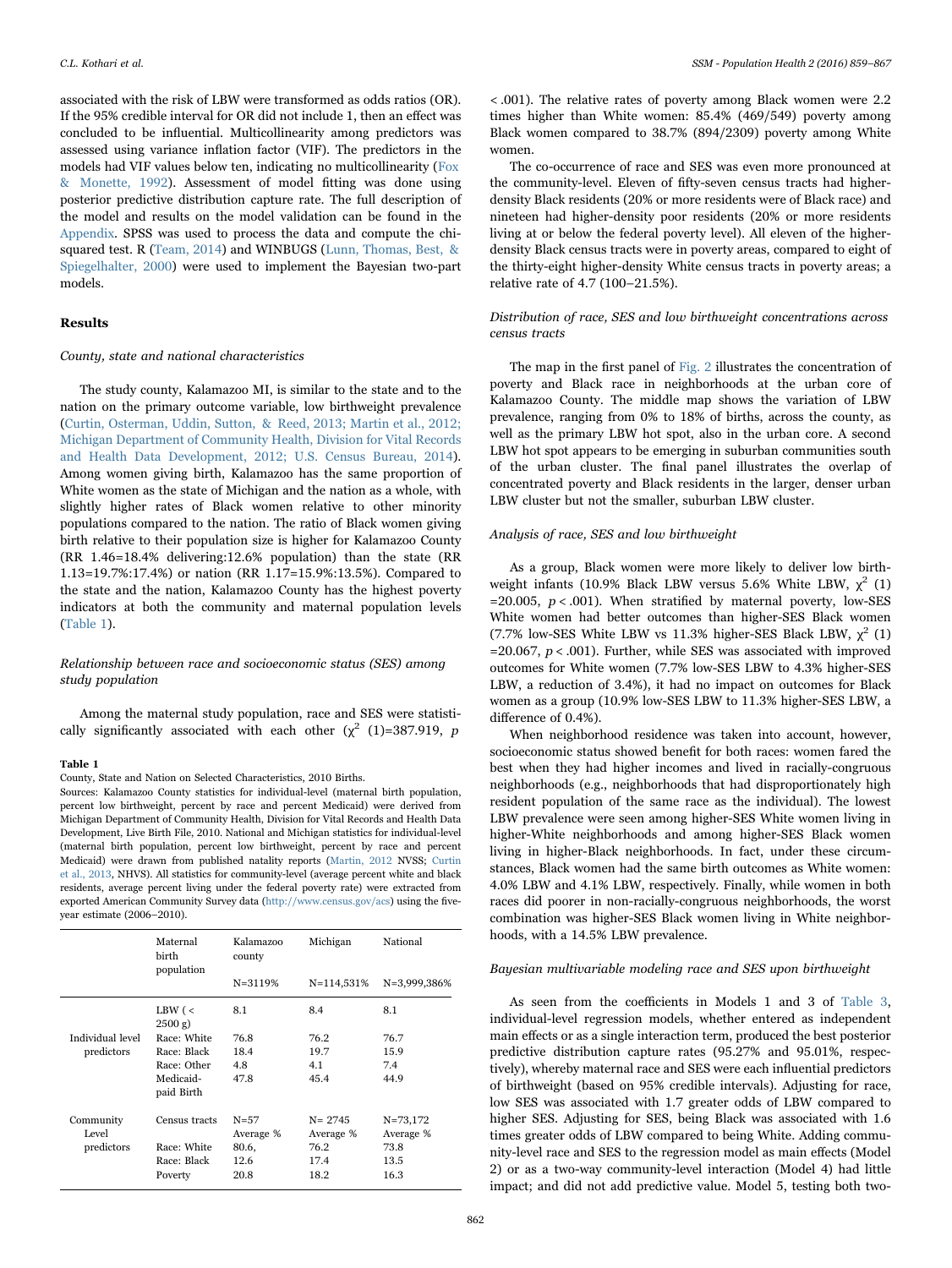<span id="page-4-0"></span>

Fig. 2. Spatial Distribution of Concentrated Poverty, Black Race and Low Birth Weight across Census Tracts in Kalamazoo County MI.

<span id="page-4-1"></span>Table 2

Kalamazoo County Prevalence of Low Birth Weight, Stratified by Maternal SES, Maternal Race and Community Residence.

|                                                   | Low birth weight prevalence (with confidence<br><i>interval</i> ) |                         |                        |                       |  |  |
|---------------------------------------------------|-------------------------------------------------------------------|-------------------------|------------------------|-----------------------|--|--|
|                                                   | <b>White</b>                                                      |                         | Black                  |                       |  |  |
|                                                   | Low-SES                                                           | Higher-SES              | Low-SES                | Higher-SES            |  |  |
| Living in Higher SES<br><b>Black Neighborhood</b> | $N = 216$<br>%<br>8.3                                             | $N = 99$<br>%<br>7.1    | $N = 245$<br>%<br>11.4 | $N = 25$<br>%<br>4.0  |  |  |
| Living in Higher SES<br>White Neighborhood        | $N = 678$<br>%<br>7.5                                             | $N = 1.316$<br>%<br>4.1 | $N = 224$<br>%<br>10.3 | $N = 55$<br>%<br>14.5 |  |  |

Notes: Three subjects are excluded due to missing Medicaid-status values.

way interactions together, had the lowest model fit statistics, indicating the most unstable regression. Finally, Model 6 tested the statistical influence of the three-way interaction effect of individual-level race, individual-level SES and community-level race upon birthweight, the relationships reported in [Table 2.](#page-4-1) With the second lowest posterior predictive rate, this model has limited predictive power, likely influenced by the smaller cell sizes observed in [Table 2](#page-4-1)'s "Higher-SES Black column." However, it is worth noting that the estimate for higher-SES Black women living in racially-congruous Black neighborhoods was the statistical equivalent of higher-SES White women living in raciallycongruous White neighborhoods (the reference). In contrast, the estimate for higher-SES Black women living in White neighborhoods had the biggest point estimate difference from the reference group, although further testing should be completed to confirm this result. Given the level of similarity between results from the two parts of the Bayesian model, for parsimony only the probit model (LBW or not) is described in the main text of the manuscript. The truncated normal distribution model (actual birthweight grams) can be found in Table A5 in the Appendix. VIF assessment produced no evidence of multicollinearity among predictors.

## Discussion

In a mid-sized community marked by high Black infant mortality, we observed the same association between being Black, being poor and living in a poor neighborhood that is seen in larger communities across the nation. Further, we found that individual-level race and socioeconomic status were more strongly associated with birthweight than were neighborhood-level racial and poverty factors. Study results regarding the proximal effect of individual-level race and SES upon birth outcomes, as well as the magnitude of these effects, is comparable

to previous research, including another Michigan-based study by Debbink & Bader ([Debbink & Bader, 2011; Grady, 2006\)](#page-7-25). However, our study's non-significant result for community-level racial and economic factors stands in contrast to prior research [\(Kramer &](#page-7-12) [Hogue, 2008; Pickett et al., 2005; Schempf et al., 2009; Vinikoor et al.,](#page-7-12) [2008;](#page-7-12) [Walton, 2009](#page-8-3)). Our weaker neighborhood effects could be a function of living in a smaller community; residential mobility researchers have shown that the dynamics between race, SES and neighborhood residence vary based upon population size and that, together, these factors collectively impact population health [\(Kramer](#page-7-12) [& Hogue, 2008; Pais et al., 2012; Blanchard, Crossman, & Levin,](#page-7-12) [2004\)](#page-7-12). Alternatively, our negligible neighborhood effect could be due to methodological features of the current study, potentially including the spatial unit of analysis used (census tract versus metropolitan area, region or state), the operationalization of key constructs (particularly the way race and SES were measured at the neighborhood level), or the smaller sample size, a natural outgrowth of examining this phenomenon in a mid-sized community.

While individual-level effects overshadowed community-level effects in the multivariable modeling, findings of racial equivalence in the three-way model suggest equity may have been achieved when Black women had the combined circumstances of higher incomes and residence in Black neighborhoods. Study women who were Black race, had non-Medicaid deliveries, and lived in census tracts with disproportionate Black residents had LBW prevalence of 4.0%, and were statistically similar to their White counterparts (non-Medicaid delivery, live in census tracts with disproportionate White residents) who had LBW prevalence of 4.1%. Similarly, another study by [Grady \(2010\)](#page-7-26), in Detroit, Michigan, found that, controlling for neighborhood poverty, racial disparities in birth outcomes were reduced when Black women lived in more segregated Black neighborhoods. Multiple studies have documented the degree to which the physical, social, economic and political environment structures stress as well as protection, all of which subsequently interact with individuals' circumstances to produce health behaviors and outcomes ([Culhane & Elo, 2005; Grady, 2006;](#page-7-27) [Kramer & Hogue, 2008; Schempf et al., 2009\)](#page-7-27). Higher-SES families that live within disadvantaged neighborhoods have more buffering resources and mobility options than their neighbors, which can mitigate the health impact of their environment [\(Harding, 2003\)](#page-7-15). While studies have yielded mixed evidence regarding the protectiveness conferred by ethnic enclaves ([Ludwig et al., 2012;](#page-7-11) [Moreno](#page-7-28)ff, 2003; [Pickett et al., 2005](#page-8-8)), current findings suggest that they may be protective if ones' personal socioeconomic status within them is comparatively high. This is consistent with research showing that relative social and economic status are stronger predictors of health than objective measures of income and wealth ([Adler & Snibbe, 2003](#page-6-5); [Adler, 2013;](#page-6-6) [Smith & Huo, 2014\)](#page-8-9). Researchers have found that perceptions of higher social status, regardless of objective SES measures, are associated with increased gray matter in the brain, more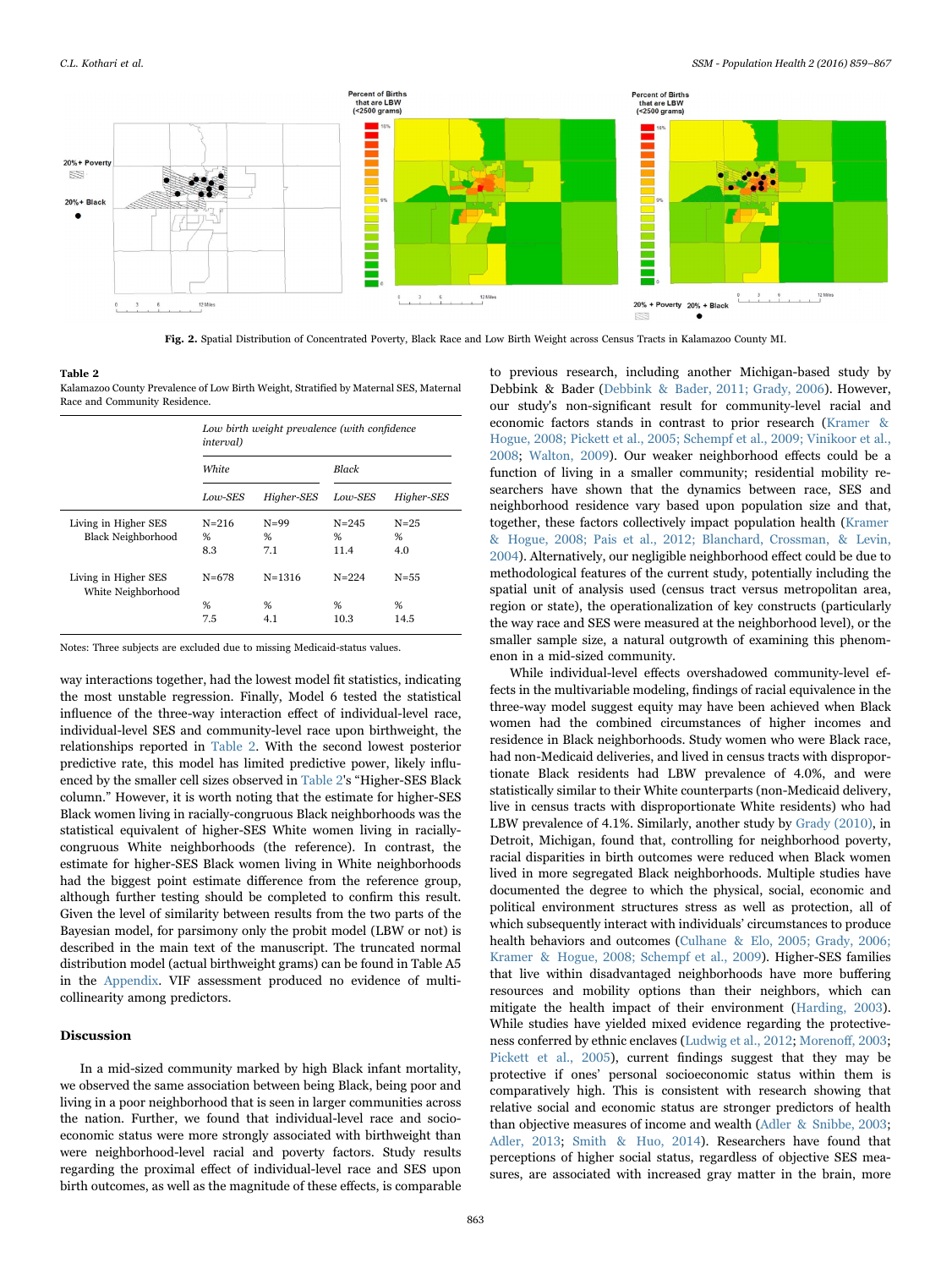#### <span id="page-5-0"></span>Table 3

Odds of delivering low birth weight infant: regression modeling individual- and community-level socio economic status and race.

|                                                                                              |                                                                                                                                                                                                                                                                                                                                                                                                                                              | Model 1                                        | Model 2                       | Model 3                                        | Model 4                                           | Model 5                                                           | Model 6                                                                                                                                                                    |
|----------------------------------------------------------------------------------------------|----------------------------------------------------------------------------------------------------------------------------------------------------------------------------------------------------------------------------------------------------------------------------------------------------------------------------------------------------------------------------------------------------------------------------------------------|------------------------------------------------|-------------------------------|------------------------------------------------|---------------------------------------------------|-------------------------------------------------------------------|----------------------------------------------------------------------------------------------------------------------------------------------------------------------------|
| Odds of LBW (logit):<br><b>Individual SES</b>                                                | Higher-SES Women<br>Low-SES Women                                                                                                                                                                                                                                                                                                                                                                                                            | Odds (95% CrI)<br>(ref)<br>1.73 (1.27,<br>2.40 |                               |                                                |                                                   |                                                                   |                                                                                                                                                                            |
| <b>Individual Race</b>                                                                       | White Women<br><b>Black Women</b>                                                                                                                                                                                                                                                                                                                                                                                                            | (ref)<br>1.59(1.13,<br>2.22)                   |                               |                                                |                                                   |                                                                   |                                                                                                                                                                            |
| <b>Community SES</b>                                                                         | Higher-SES Neighborhood<br>Low-SES Neighborhood                                                                                                                                                                                                                                                                                                                                                                                              |                                                | (ref)<br>0.99(0.62,<br>1.52)  |                                                |                                                   |                                                                   |                                                                                                                                                                            |
| <b>Community Race</b>                                                                        | White Neighborhood<br><b>Black Neighborhood</b>                                                                                                                                                                                                                                                                                                                                                                                              |                                                | (ref)<br>1.58 (0.97,<br>2.64) |                                                |                                                   |                                                                   |                                                                                                                                                                            |
| <b>INTERACTION: Individual SES X</b><br><b>Individual Race</b>                               | Higher-SES White Women<br>Low-SES White Women                                                                                                                                                                                                                                                                                                                                                                                                |                                                |                               | (ref)<br>1.91(1.35,<br>2.74)                   |                                                   | (ref)<br>$0.89$ $(3.61 \times 10^{-9})$ ,<br>$3.67\times10^{8}$ ) |                                                                                                                                                                            |
|                                                                                              | Higher-SES Black Women<br>Low-SES Black Women                                                                                                                                                                                                                                                                                                                                                                                                |                                                |                               | 2.67(1.15,<br>$5.57$ )<br>2.71 (1.82,<br>3.97) |                                                   | 0.80(0.47, 1.27)<br>1.05(0.71, 1.55)                              |                                                                                                                                                                            |
| <b>INTERACTION: Community SES X</b><br><b>Community Race</b>                                 | Higher-SES White Neighborhd<br>Low-SES White Neighborhd                                                                                                                                                                                                                                                                                                                                                                                      |                                                |                               |                                                | (ref)<br>$1.26$ (4.59×10)<br>$9,3.89\times10^{8}$ | (ref)<br>$2.66$ $(1.22, 5.46)$                                    |                                                                                                                                                                            |
|                                                                                              | Higher-SES Black Neighborhd<br>Low-SES Black Neighborhd                                                                                                                                                                                                                                                                                                                                                                                      |                                                |                               |                                                | 0.99(0.61, 1.58)<br>1.57(1.12, 2.21)              | 1.87(1.30, 2.70)<br>2.65(1.70, 4.15)                              |                                                                                                                                                                            |
| <b>INTERACTION:</b><br>Individual SES X<br><b>Individual Race X</b><br><b>Community Race</b> | Higher SES White Women, in<br>White Neighborhood<br>Low-SES White Women, in<br>White Neighborhood<br>Higher-SES Black Women, in<br>White Neighborhood<br>Low-SES Black Women, in<br>White Neighborhood<br>Higher-SES White Women, in<br><b>Black Neighborhood</b><br>Low-SES White Women, in<br><b>Black Neighborhood</b><br>Higher-SES Black Women, in<br><b>Black Neighborhood</b><br>Low-SES Black Women, in<br><b>Black Neighborhood</b> |                                                |                               |                                                |                                                   |                                                                   | (ref)<br>1.99 (1.34,<br>2.96)<br>3.87(1.64,<br>8.27)<br>2.67 (1.59,<br>4.50)<br>1.68(0.66,<br>3.75)<br>2.10 (1.17,<br>3.64)<br>0.57(0.03,<br>3.84)<br>3.01 (1.87,<br>4.79) |
| [Model Fit]                                                                                  | Posterior predictive<br>distribution capture rate                                                                                                                                                                                                                                                                                                                                                                                            | 95.27%                                         | 70.55%                        | 95.01%                                         | 73.41%                                            | 54.43%                                                            | 69.58%                                                                                                                                                                     |

\* Higher rate values indicate better model fit.

successful negotiation of life circumstances and less stress related physiological responses ([Eisenberger, 2007; Gianaros et al., 2007](#page-7-29)).

This can work in reverse, as well. Experiencing relative deprivation, the perception of having fewer resources and lower social value compared to others can lead to social disenfranchisement, mental distress and ill health [\(Aneshensel, 2015; Pearlin, 2010; Smith & Huo,](#page-6-7) [2014\)](#page-6-7). Regression modeling of birth outcomes clearly demonstrated that maternal race and socioeconomic status independently contributed risk to birth outcomes. After taking into account individual SES, Black women still had 1.6 greater odds of delivering a low birthweight infant than their White counterparts. A substantial body of research has documented that social stigma and racism account for much of the health disparities that persist after SES is taken into account [\(Aiello &](#page-6-8) [Kaplan, 2009; Geronimus, Hicken, Keene, & Bound, 2006;](#page-6-8) [Hatzenbuehler, Phelan, & Link, 2013](#page-6-8)). The cumulative effect of social devaluation, covert as well as overt acts of discrimination, and the costs of code-switching (having to adapt speech, posture and ways of interacting for daily life within a white-dominated society) have been

tied to physiological weathering and ill health ([Aneshensel, 2015; Cross](#page-6-7) [Jr., 2012; Holzman et al., 2009; Sue, Zane, NagayamaHall, & Berger,](#page-6-7) [2009\)](#page-6-7).

The finding that the highest Black LBW prevalence (14.5%), and the greatest statistical gap in the three-way analysis, was experienced by higher SES Black women living in White neighborhoods further supports the notion that SES alone is not enough to counteract racebased disparities. [Lewis \(2015\)](#page-7-30) identified several coping strategies implemented by Black professionals and college students: some stressreducing, such as collective coping (leaning on one's support network), using ones' voice as power and actively resisting Eurocentric standards ([Brondolo, Gallo, & Myers, 2009; Cross Jr., 2012; Lewis, Cogburn, &](#page-6-9) [Williams, 2015; Sue et al., 2009\)](#page-6-9), and some stress-inducing, such as becoming desensitized and overcompensating (becoming Black superwoman) ([Aneshensel, 2015; Holzman et al., 2009; Woods-Giscombe,](#page-6-7) [2010\)](#page-6-7). Community-level studies have documented the pathways by which racial and socioeconomic residential congruity are linked to social support and well-being. In a randomized controlled trial of a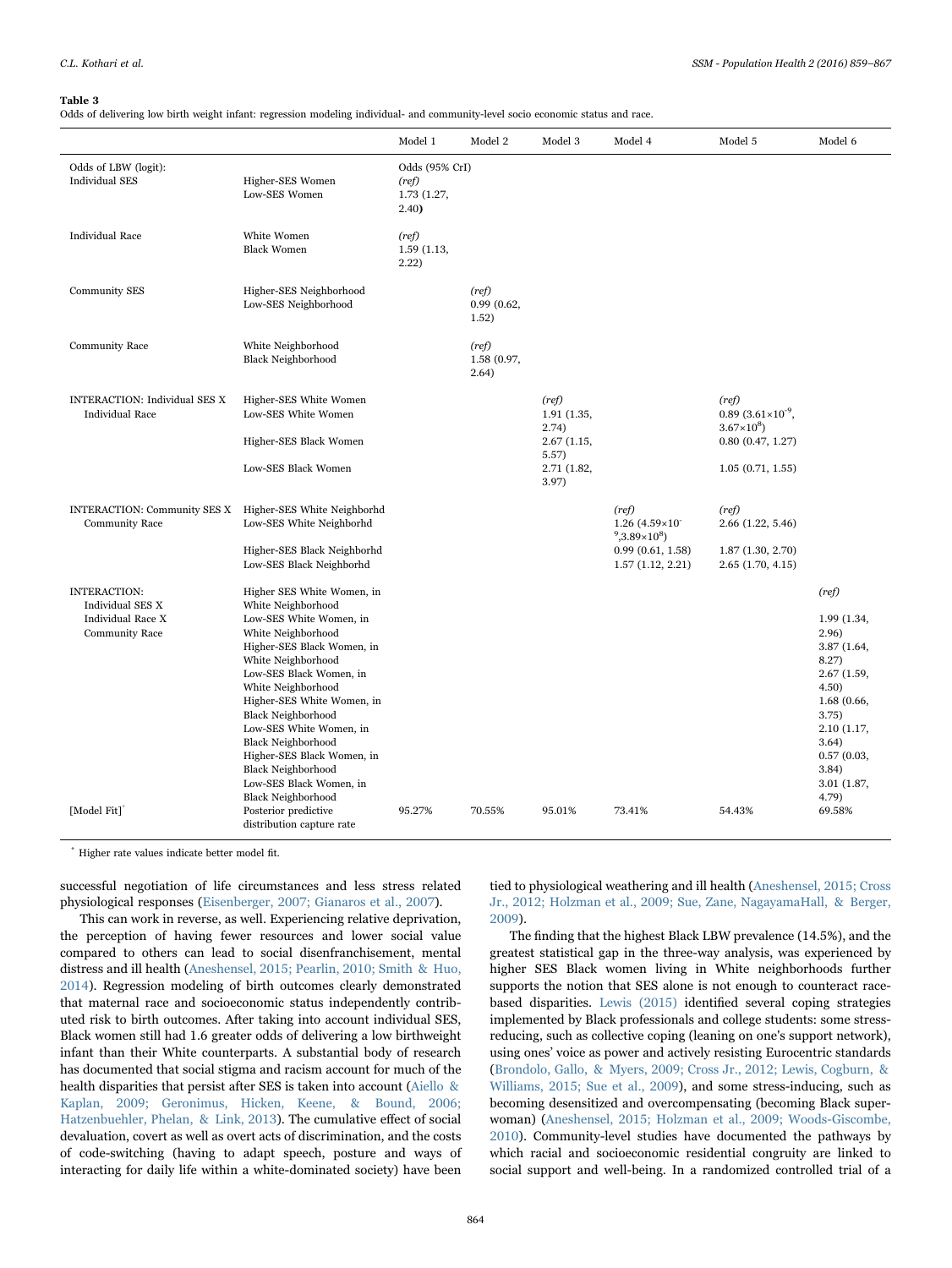housing vouchered move to a higher income neighborhood, [Kessler](#page-7-31) [et al. \(2014\)](#page-7-31) documented greater social isolation and psychological distress accompanying such a move, exacerbated when a social group is greatly outnumbered in the new environment [\(Kessler et al., 2014\)](#page-7-31). Still other researchers have found that experiencing discrimination in isolation, as an individual rather than as a group, accelerates its weathering effect upon psychological and physical health ([Aneshensel, 2015; Pearlin, 2010; Smith & Huo, 2014](#page-6-7)). While less research has been conducted regarding effective strategies for addressing racial stress and disempowerment, the following approaches have shown promise: practicing interpersonal responses to discrimination ([Brondolo et al., 2009\)](#page-6-9), stress-reduction skill building ([Brondolo et al.,](#page-6-9) [2009; Collins Jr, David, Handler, Wall, & Andes, 2004](#page-6-9)), culturally adapting healthcare delivery using community health workers, including racial congruity with provider and provider training in cultural respect [\(Anderson et al., 2015; Horvat, Horey, Romios, & Kis-Rigo,](#page-6-10) [2014; Lewin et al., 2010; Sue et al., 2009](#page-6-10)), and collective action that increases group solidarity, strengthens social networks and empowers political movement ([Anderson et al., 2015; Aneshensel, 2015; Pearlin,](#page-6-10) [2010; Smith & Huo, 2014](#page-6-10)).

The health disadvantage that accompanied poverty in the study population is found throughout health research. Socioeconomic status, regardless of how it is measured (insurance status, education, household income, poverty level, wealth), has a strong graded relationship with maternal and fetal-infant health (intrauterine growth, prematurity, chronic disease, mortality, physical and mental health functioning) ([Eudy, 2009; Harding, 2003; McLeod & Nonnemaker, 2000](#page-7-32); [Nepomnyaschy, 2009](#page-7-9); [Walton et al., 2009](#page-8-10)). The relatively high poverty rate within the study county compared to the state and the nation illustrates that maternal populations such as these may have elevated exposure to this psychosocial risk. The even higher poverty rate among Black study women (85.4%, 2.2RR) is consistent with disproportionate Black poverty observed throughout the nation and partially explains the poorer birth outcomes and infant mortality suffered by Black populations. Maternal-infant programs shown to mitigate health risks associated with poverty have accomplished this by increasing access to healthcare through universal insurance, home visiting providers and Federally Qualified Health Centers ([Avellar, Paulsell, SamaMiller, &](#page-6-11) [DelGrosso, 2012; Khanani, Elam, Hearn, Jones, & Maseru, 2010](#page-6-11); [Kothari, Zielinski, James, Charoth, & del Carmen Sweezy, 2014](#page-7-33); Roman, Raff[o, Zhu, & Meghea, 2014;](#page-8-11) [Shi, Stevens, Wulu, Politzer,](#page-8-12) [& Xu, 2004](#page-8-12)), improving nutrition through WIC ([Avellar et al., 2012;](#page-6-11) [Khanani et al., 2010; Kothari et al., 2014; Roman et al., 2014; Shi et al.,](#page-6-11) [2004\)](#page-6-11), increasing health literacy through community health workers ([Anderson et al., 2015; Horvat et al., 2014; Lewin et al., 2010](#page-6-10)), and enhancing social support with peers and mentors ([Avellar et al., 2012;](#page-6-11) [Ickovics et al., 2007; Meghea, You, Ra](#page-6-11)ffo, Leach, & Roman, 2016).

Research documenting higher morbidity and mortality among Black populations, after accounting for SES, are plentiful, but few racial gaps are as wide as that in the study county. It has been suggested that the micro-systems created within mid-sized communities have differential impact upon its residents, particularly Black populations who may be more sensitized to environmental conditions, than those created within larger denser areas. Certainly, spatial proximity increases social interaction and the sharing of social institutions. Furthermore, studies have documented that racial segregation can vary based upon geographic scale, such that micro units, like census tracts, may generate different segregation indicators than larger, equally relevant, units of analysis, such as metropolitan area; both, in turn, may have their own independent effects upon health ([Reardon et al., 2009\)](#page-8-13). To date, much of the spatial analysis of maternal-infant health has focused upon more densely concentrated urban areas or larger geographic units of analysis [\(Kawachi &](#page-7-34) [Berkman, 2003; Kramer & Hogue, 2008; Winkleby, Cubbin, & Ahn,](#page-7-34) [2006\)](#page-7-34), and few of the discrimination-and-birth outcome studies include measures of neighborhood geography ([Dole et al., 2003;](#page-7-35)

[Rankin, David, & Collins, 2011; SlaughterAcey et al., 2016](#page-7-35)).

#### Limitations

The current study had many of the limitations associated with secondary analysis designs. Measures of the two key indicators, income and race, were crude, of single dimension and lacked gradation. There were no measures of internal states, such as experiences of stress or perceptions of racism, to link SES and race to birth outcomes, leaving these relationships to be inferred. Similarly, there were no measures of neighborhood features (pollution, dilapidated housing, public transportation, etc.); features that further reflect structured discrimination, but also can mediate the effects of institutionalized racism. The large interval observed in two cells of [Table 3](#page-5-0) (Models 4 and 5) may be due to an improper posterior probability distribution which suggests the prior distribution assumption needs to be investigated further. Finally, the individual and census tract sample size was smaller than comparable studies, which may have limited its statistical power and its ability to detect interaction effects.

#### Conclusion

This study adds to the literature by documenting the complex interaction of race, SES and neighborhood upon birth outcomes within a community that typifies large geographic swathes of the U.S. and that displays wide racial health disparities: individual-level race and socioeconomic status outweigh community-level factors regarding birth outcomes, maternal Black race and low socioeconomic status are independently associated with increased risk of low birthweight, and neighborhood racial congruity may be associated with risk-mitigation, while racial incongruity may be associated with risk-exacerbation.

## Appendix A. Supplementary material

Supplementary data associated with this article can be found in the online version at [doi:10.1016/j.ssmph.2016.09.011](http://dx.doi.org/10.1016/j.ssmph.2016.09.011).

#### References

- <span id="page-6-5"></span>[Adler, N. E., & Snibbe, A. C. \(2003\). The role of psychosocial processes in explaining the](http://refhub.elsevier.com/S2352-16)30086-sbref1) [gradient between socioeconomic status and health.](http://refhub.elsevier.com/S2352-16)30086-sbref1) Current Directions in [Psychological Science](http://refhub.elsevier.com/S2352-16)30086-sbref1), 12(4), 119–123.
- <span id="page-6-6"></span>Adler, N. E. (2013). Health disparities: Taking on the challenge. Perspectives on Psychological Science: A Journal of the Association for Psychological Science, 8(6), 679–681. [http://dx.doi.org/10.1177/17456916135069509\[doi\]](http://dx.doi.org/10.1177/17456916135069509[doi]).
- <span id="page-6-8"></span>[Aiello, A. E., & Kaplan, G. A. \(2009\). Socioeconomic position and in](http://refhub.elsevier.com/S2352-16)30086-sbref3)flammatory and [immune biomarkers of cardiovascular disease: applications to the panel study of](http://refhub.elsevier.com/S2352-16)30086-sbref3) income dynamics. [Biodemography and Social Biology](http://refhub.elsevier.com/S2352-16)30086-sbref3), 55(2), 178–205.
- <span id="page-6-0"></span>Alio, A. P., Richman, A. R., Clayton, H. B., Jeffers, D. F., Wathington, D. J., & Salihu, H. M. (2009). An ecological approach to understanding black-white disparities in perinatal mortality. Maternal and Child Health Journal, 14, 557. [http://dx.doi.org/](http://dx.doi.org/10.1007/s10995-0495-,0,0,2) [10.1007/s10995-009-0495-9](http://dx.doi.org/10.1007/s10995-0495-,0,0,2).
- <span id="page-6-10"></span>[Anderson, L. M., Adeney, K. L., Shinn, C., Safranek, S., Buckner-Brown, J., & Krause, L.](http://refhub.elsevier.com/S2352-16)30086-sbref5) [K. \(2015\). Community coalition-driven interventions to reduce health disparities](http://refhub.elsevier.com/S2352-16)30086-sbref5) [among racial and ethnic minority populations \(review\).](http://refhub.elsevier.com/S2352-16)30086-sbref5) The Cochrane [Collaboration](http://refhub.elsevier.com/S2352-16)30086-sbref5)(6).
- <span id="page-6-7"></span>[Aneshensel, C. S. \(2015\). Sociological inquiry into mental health: The legacy of leonard I.](http://refhub.elsevier.com/S2352-16)30086-sbref6) pearlin. [Journal of Health and Social Behavior](http://refhub.elsevier.com/S2352-16)30086-sbref6), 56(2).
- <span id="page-6-11"></span>Avellar, S., Paulsell, D., SamaMiller, E., & DelGrosso, P.. (2012). Home visiting evidence of effectiveness review: Executive summary october 2012. Mathematica Policy Research Inc.
- <span id="page-6-2"></span>[Berkman, L. F., & Kawachi, I. \(Eds.\). \(2000\). Social epidemiology \(number 5\). New York:](http://refhub.elsevier.com/S2352-16)30086-sbref7) [Oxford University Press.](http://refhub.elsevier.com/S2352-16)30086-sbref7)
- [Blanchard, T., Crossman, J., & Levin, M. \(2004\). Multiple meanings of minority](http://refhub.elsevier.com/S2352-16)30086-sbref8) [concentration: incorporating contextual explanations into the analysis of individual](http://refhub.elsevier.com/S2352-16)30086-sbref8)level U.S. black mortality outcomes. [Population Research and Policy Review](http://refhub.elsevier.com/S2352-16)30086-sbref8), 23, [309](http://refhub.elsevier.com/S2352-16)30086-sbref8).
- <span id="page-6-1"></span>[Bloome, D. \(2014\). Racial inequality trends and the intergenerational persistence of](http://refhub.elsevier.com/S2352-16)30086-sbref9) income and family structure. [American Sociological Review](http://refhub.elsevier.com/S2352-16)30086-sbref9), 79(6), 1196.
- <span id="page-6-9"></span>[Brondolo, E., Gallo, L. C., & Myers, H. F. \(2009\). Race, racism and health: Disparities,](http://refhub.elsevier.com/S2352-16)30086-sbref10) mechanism and interventions. [Journal of Behavioral Medicine](http://refhub.elsevier.com/S2352-16)30086-sbref10), 32(1), 1. [Bruch, E. E. \(2014\). How population structure shapes neighborhood segregation.](http://refhub.elsevier.com/S2352-16)30086-sbref11)

<span id="page-6-4"></span><span id="page-6-3"></span>[American Journal of Sociology](http://refhub.elsevier.com/S2352-16)30086-sbref11), 119(5), 1221. Centers for Disease Control and Prevention. (2012). Infant mortality. Retrieved from: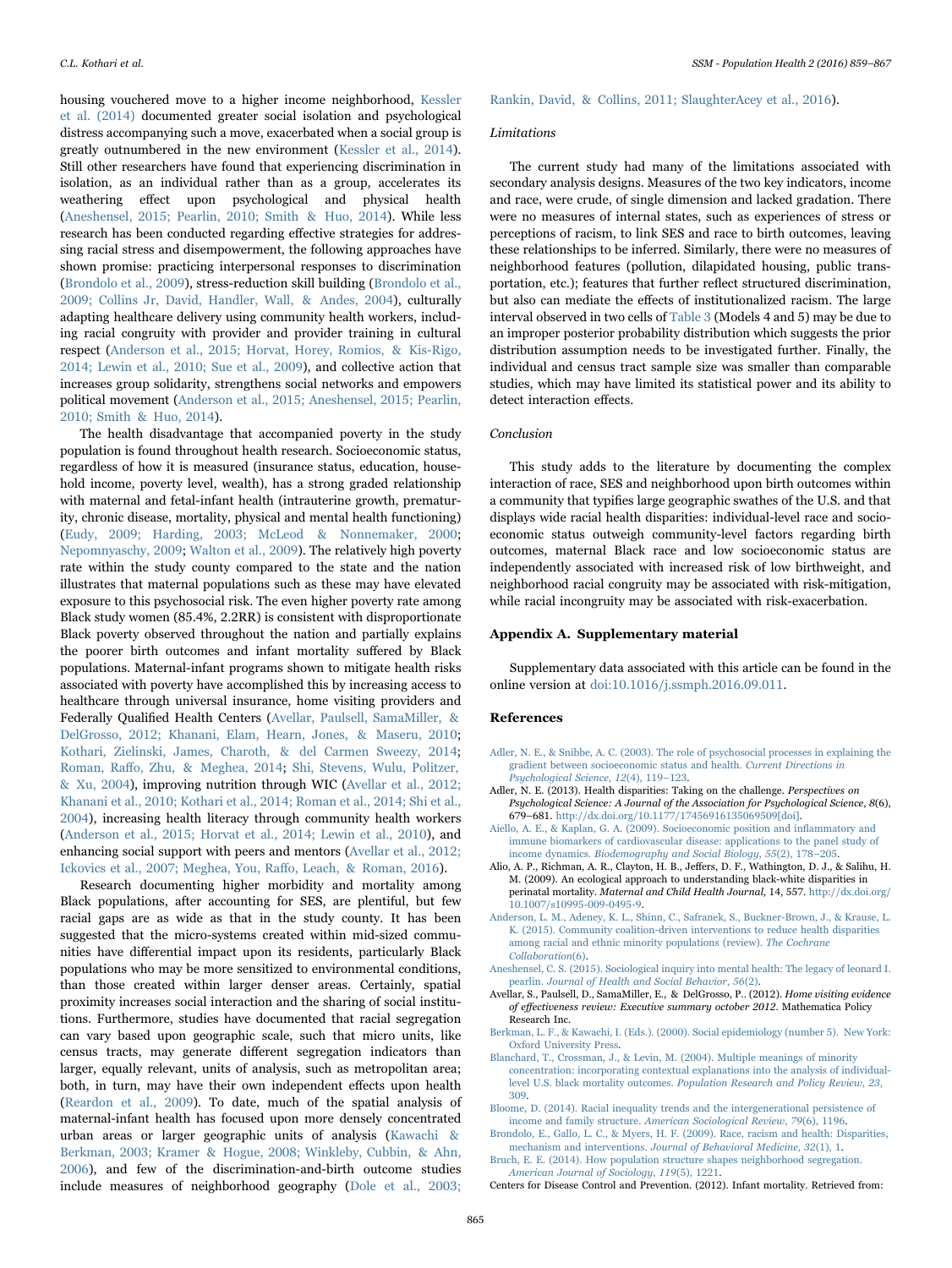〈[http://www.cdc.gov/reproductivehealth/maternalinfanthealth/infantmortality.](http://www.cdc.gov/reproductivehealth/maternalinfanthealth/infantmortality.htm) [htm](http://www.cdc.gov/reproductivehealth/maternalinfanthealth/infantmortality.htm)〉.

- <span id="page-7-1"></span>Central Intelligence Agency (CIA). (2014). The world factbook. Retrieved from: 〈[https://](https://www.cia.gov/library/publications/the-orldactbook/rankorder/2091rank.html) [www.cia.gov/library/publications/the-world-factbook/rankorder/2091rank.html](https://www.cia.gov/library/publications/the-orldactbook/rankorder/2091rank.html)〉.
- [Collins, J. W., Jr, David, R. J., Handler, A., Wall, S., & Andes, S. \(2004\). Very low](http://refhub.elsevier.com/S2352-16)30086-sbref12) [birthweight in african american infants: The role of maternal exposure to](http://refhub.elsevier.com/S2352-16)30086-sbref12) interpersonal racial discrimination. [American Journal of Public Health](http://refhub.elsevier.com/S2352-16)30086-sbref12), 94(12), [2132.](http://refhub.elsevier.com/S2352-16)30086-sbref12)
- <span id="page-7-13"></span>[Collins, J. W., Herman, A. A., & David, R. J. \(1997\). Very-low-birthweight infants and](http://refhub.elsevier.com/S2352-16)30086-sbref13) [income incongruity among african american and white parents in chicago.](http://refhub.elsevier.com/S2352-16)30086-sbref13) American [Journal of Public Health](http://refhub.elsevier.com/S2352-16)30086-sbref13), 87(3), 414.
- <span id="page-7-7"></span>[Cook, B. L., McGuire, T. G., & Zuvekas, S. H. \(2009\). Measuring trends in racial/ethnic](http://refhub.elsevier.com/S2352-16)30086-sbref14) health care disparities. [Medical Care Research and Review](http://refhub.elsevier.com/S2352-16)30086-sbref14), 66(1), 23.
- <span id="page-7-3"></span>[Cooper, D., McCausland, W. D., & Theodossiou, I. \(2013\). Income inequality and](http://refhub.elsevier.com/S2352-16)30086-sbref15) [wellbeing: The plight of the poor and the curse of permanent inequality.](http://refhub.elsevier.com/S2352-16)30086-sbref15) Journal of [Economic Issues](http://refhub.elsevier.com/S2352-16)30086-sbref15), 47(4), 939.
- [Cross, W. E., Jr. \(2012\). The enactment of race and other social identities during](http://refhub.elsevier.com/S2352-16)30086-sbref16) [everyday transactions. , in: Wijeyesinghe, C. L., & Jackson, B. W.III \(Eds.\). \(2012\).](http://refhub.elsevier.com/S2352-16)30086-sbref16) [New perspectives on racial indentity development \(number 5\). Second ed. New York,](http://refhub.elsevier.com/S2352-16)30086-sbref16) [NY: New York University Press](http://refhub.elsevier.com/S2352-16)30086-sbref16).
- <span id="page-7-27"></span>[Culhane, J. F., & Elo, I. T. \(2005\). Neighborhood context and reproductive health.](http://refhub.elsevier.com/S2352-16)30086-sbref17) [American Journal of Obstetrics and Gynecology](http://refhub.elsevier.com/S2352-16)30086-sbref17), 192.
- <span id="page-7-23"></span>[Curtin, S. C., Osterman, M. J. K., Uddin, S. F., Sutton, S. R., & Reed, P. R. \(2013\).](http://refhub.elsevier.com/S2352-16)30086-sbref18) Source [of payment for the delivery: births in a 33-state and district of columbia reporting](http://refhub.elsevier.com/S2352-16)30086-sbref18) area, 2010[, 62. Center for Disease Control and Prevention, National Center for](http://refhub.elsevier.com/S2352-16)30086-sbref18) [Health Statistics \(number 5\)](http://refhub.elsevier.com/S2352-16)30086-sbref18).
- <span id="page-7-5"></span>[David, R. \(2007\). Inequality matters: Infant mortality in the global village Washington,](http://refhub.elsevier.com/S2352-16)30086-sbref19) [D.C: Joint Center for Political and Economic Studies](http://refhub.elsevier.com/S2352-16)30086-sbref19).
- <span id="page-7-25"></span>[Debbink, M. P., & Bader, M. D. M. \(2011\). Racial residential segregation and low birth](http://refhub.elsevier.com/S2352-16)30086-sbref20) weight in Michigan's metropolitan areas. [American Journal of Public Health](http://refhub.elsevier.com/S2352-16)30086-sbref20), [101\(9\), 1714.](http://refhub.elsevier.com/S2352-16)30086-sbref20)
- [Derose, K. P., Gresenz, C. R., & Ringel, J. S. \(2011\). Understanding disparities in health](http://refhub.elsevier.com/S2352-16)30086-sbref21) [care addess, and reducing them, through a focus on public health.](http://refhub.elsevier.com/S2352-16)30086-sbref21) Health Affairs, 30[\(10\), 1844](http://refhub.elsevier.com/S2352-16)30086-sbref21)–1851.
- <span id="page-7-0"></span>[Diez Roux, A. V. \(2012\). Conceptual approaches to the study of health disparities.](http://refhub.elsevier.com/S2352-16)30086-sbref22) Annual Review of Public Health, 33[, 41 doi:0163-7525/12/0421-0041](http://refhub.elsevier.com/S2352-16)30086-sbref22).
- <span id="page-7-35"></span>[Dole, N., Savitz, D. A., HertzPicciotto, I., SiegaRiz, A. M., McMahon, M. J., & Buekens, P.](http://refhub.elsevier.com/S2352-16)30086-sbref23) [\(2003\). Maternal stress and pretern birth.](http://refhub.elsevier.com/S2352-16)30086-sbref23) American Journal of Epidemiology, [157](http://refhub.elsevier.com/S2352-16)30086-sbref23)(1).
- <span id="page-7-29"></span>[Eisenberger, N. I. \(2007\). Using neuroimaging techniques to explore the relationship](http://refhub.elsevier.com/S2352-16)30086-sbref24) [between social status and health.](http://refhub.elsevier.com/S2352-16)30086-sbref24) Social Cognitive and Affective Neuroscience, 2(3), 159–[160](http://refhub.elsevier.com/S2352-16)30086-sbref24).
- <span id="page-7-32"></span>Eudy, R. L. (2009). Infant mortality in the lower mississippi delta: Geography, poverty and race. Maternal and Child Health Journal, 13(6) 806–813. [http://dx.doi.org/10.1007/s10995-008-0311-y.](http://dx.doi.org/10.1007/s10995-0311-)
- <span id="page-7-21"></span>[Fox, J., & Monette, G. \(1992\). Generalized collinearity diagnostics.](http://refhub.elsevier.com/S2352-16)30086-sbref26) Journal of the [American Statistical Association](http://refhub.elsevier.com/S2352-16)30086-sbref26), 87(417), 178–183.
- <span id="page-7-8"></span>[Fuller-Thomson, E., Nuru-Jeter, A., Minkler, M., & Guralnik, J. M. \(2009\). Black](http://refhub.elsevier.com/S2352-16)30086-sbref27) – white [disparities in disability among older americans: Further untangling the role of race](http://refhub.elsevier.com/S2352-16)30086-sbref27) and socioeconomic status. [Journal of Aging and Health](http://refhub.elsevier.com/S2352-16)30086-sbref27), 21(5), 677.
- [Geronimus, A. T., Hicken, M., Keene, D., & Bound, J. \(2006\).](http://refhub.elsevier.com/S2352-16)30086-sbref28) "Weathering" and age [patterns of allostatic load scores among blacks and whites in the united states.](http://refhub.elsevier.com/S2352-16)30086-sbref28) [American Journal of Public Health](http://refhub.elsevier.com/S2352-16)30086-sbref28), 96(5), 826.
- Gianaros, P. J., Horenstein, J. A., Cohen, S., Matthews, K. A., Brown, S. M., Flory, J. D., & Hariri, A. R. (2007). Perigenual anterior cingulate morphology covaries with perceived social standing. Social Cognitive and Affective Neuroscience, 2(3), 161–173. <http://dx.doi.org/10.1093/scan/nsm013> [doi].
- <span id="page-7-19"></span>[Goldberg, D. W., & Jacquez, G. M. \(2012\). Advances in geocoding for the health sciences.](http://refhub.elsevier.com/S2352-16)30086-sbref30) [Spatial and Spatio-Temporal Epidemiology](http://refhub.elsevier.com/S2352-16)30086-sbref30), 3(1), 1–5.
- <span id="page-7-16"></span>[Grady, S. C. \(2006\). Racial disparities in low birthweight and the contribution of](http://refhub.elsevier.com/S2352-16)30086-sbref31) [residential segregation: A multilevel analysis.](http://refhub.elsevier.com/S2352-16)30086-sbref31) Social Science Medicine, 63.
- <span id="page-7-26"></span>[Grady, S. C. \(2010\). Racial residential segregation impacts on low birth weight using](http://refhub.elsevier.com/S2352-16)30086-sbref32) [improved neighborhood boundary de](http://refhub.elsevier.com/S2352-16)30086-sbref32)finitions. Spatial and Spatio-temporal [Epidemiology](http://refhub.elsevier.com/S2352-16)30086-sbref32), 1, 239–249.
- <span id="page-7-15"></span>[Harding, D. J. \(2003\). Counterfactual models of neighborhood e](http://refhub.elsevier.com/S2352-16)30086-sbref33)ffects: The effect of [neighborhood poverty on dropping out and teenage pregnancy.](http://refhub.elsevier.com/S2352-16)30086-sbref33) American Journal of Sociology, 109[\(3\), 676 doi:0002-9602/2003/10903-0004](http://refhub.elsevier.com/S2352-16)30086-sbref33).
- [Hatzenbuehler, M. L., Phelan, J. C., & Link, B. G. \(2013\). Stigma as a fundamental cause](http://refhub.elsevier.com/S2352-16)30086-sbref34) of population health inequalities. [American Journal of Public Health](http://refhub.elsevier.com/S2352-16)30086-sbref34), 103(5), 813–[821](http://refhub.elsevier.com/S2352-16)30086-sbref34).
- Hayward, M. D., Miles, T. P., Crimmins, E. M., & Yang, Y. (2000). The significance of socioeconomic status in explaining the racial gap in chronic health conditions. American Sociological Review, 65(6), 910–930 Retrieved from: 〈[http://search.proquest.com.proxy2.cl.msu.edu.proxy1.cl.](http://search.proquest.com.proxy2.cl.msu.edu.proxy1.cl.msu.edu/docview/215849319?accountid=,0,0,2)
- [msu.edu/docview/215849319?accountid=12598](http://search.proquest.com.proxy2.cl.msu.edu.proxy1.cl.msu.edu/docview/215849319?accountid=,0,0,2)〉. Holzman, C., Eyster, J., Kleyn, M., Messer, L. C., Kaufman, J. S., Laraia, Barbara A. Elo,
- Irma T. (2009). Maternal weathering and risk of preterm delivery. American Journal of Public Health, 99(10) Retrieved from: 〈[http://search.proquest.com/docview/](http://search.proquest.com/docview/215095334?accountid=,0,0,2) [215095334?accountid=12598](http://search.proquest.com/docview/215095334?accountid=,0,0,2)〉.
- [Horvat, L., Horey, D., Romios, P., & Kis-Rigo, J. \(2014\). Cultural competence education](http://refhub.elsevier.com/S2352-16)30086-sbref37) [for health professionals \(review\).](http://refhub.elsevier.com/S2352-16)30086-sbref37) The Cochrane Collaboration(5).
- [Ickovics, J. R., Kershaw, T. S., Westdahl, C., Magriples, U., Massey, Z., Reynolds, H., &](http://refhub.elsevier.com/S2352-16)30086-sbref38) [SchindlerRising, S. \(2007\). Group prenatal care and perinatal outcomes.](http://refhub.elsevier.com/S2352-16)30086-sbref38) Obstetrics [Gynecology](http://refhub.elsevier.com/S2352-16)30086-sbref38).
- <span id="page-7-17"></span>Kalamazoo County Health and Community Services Department. (2013). Health surveillance data book: Population. Retrieved from: 〈[http://www.kalcounty.com/](http://www.kalcounty.com/hsd/pdf_files/Sect1_1SurveillanceBook.pdf)
- hsd/pdf\_fi[les/Sect1\\_1SurveillanceBook.pdf](http://www.kalcounty.com/hsd/pdf_files/Sect1_1SurveillanceBook.pdf)〉.
- <span id="page-7-34"></span>[Kawachi, I., & Berkman, L. F. \(Eds.\). \(2003\). Neighborhoods and health iii26. New York:](http://refhub.elsevier.com/S2352-16)30086-sbref39) [Oxford University Press.](http://refhub.elsevier.com/S2352-16)30086-sbref39)
- <span id="page-7-31"></span>[Kessler, R. C., Duncan, G. J., Gennetian, L. A., Katz, L. F., Kling, J. R., Sampson, N. A., &](http://refhub.elsevier.com/S2352-16)30086-sbref40) [Ludwig, J. \(2014\). Associations of housing mobility interventions for children in](http://refhub.elsevier.com/S2352-16)30086-sbref40) [high-poverty neighborhoods with subsequent mental disorders during adolescence.](http://refhub.elsevier.com/S2352-16)30086-sbref40) [Journal of American Medical Association](http://refhub.elsevier.com/S2352-16)30086-sbref40), 311(9), 937.
- [Khanani, I., Elam, J., Hearn, R., Jones, C., & Maseru, N. \(2010\). The impact of prenatal](http://refhub.elsevier.com/S2352-16)30086-sbref41) [WIC participation on infant mortality and racial disparities.](http://refhub.elsevier.com/S2352-16)30086-sbref41) American Journal of [Public Health](http://refhub.elsevier.com/S2352-16)30086-sbref41), 100(S1), S204.
- <span id="page-7-33"></span>[Kothari, C. L., Zielinski, R., James, A., Charoth, R. M., & DelCarmenSweezy, L. \(2014\).](http://refhub.elsevier.com/S2352-16)30086-sbref42) [Improved birth weight for black infants: Outcomes of a health start program.](http://refhub.elsevier.com/S2352-16)30086-sbref42) [American Journal of Public Health](http://refhub.elsevier.com/S2352-16)30086-sbref42), 104(S1).
- <span id="page-7-12"></span>[Kramer, M. R., & Hogue, C. R. \(2008\). Place matters: Variation in the black/white very](http://refhub.elsevier.com/S2352-16)30086-sbref43) [preterm birth rate across U.S. metropolitan areas, 2002](http://refhub.elsevier.com/S2352-16)30086-sbref43)–2004. Public Health [Reports](http://refhub.elsevier.com/S2352-16)30086-sbref43), 123, 576.
- <span id="page-7-4"></span>[Krieger, N. \(2014\). Discrimination and health inequities.](http://refhub.elsevier.com/S2352-16)30086-sbref44) International Journal of [Health Services](http://refhub.elsevier.com/S2352-16)30086-sbref44), 44(4), 643.
- <span id="page-7-18"></span>[Krieger, N., Chen, J. T., Waterman, P. D., Soobader, M. J., Subramanian, S. V., & Carson,](http://refhub.elsevier.com/S2352-16)30086-sbref45) [R. \(2003\). Choosing area based socioeconomic measures to monitor social](http://refhub.elsevier.com/S2352-16)30086-sbref45) [inequalities in low birth weight and childhood lead poisoning: the public health](http://refhub.elsevier.com/S2352-16)30086-sbref45) disparities geocoding project (US). [Journal of Epidemiol Community Health](http://refhub.elsevier.com/S2352-16)30086-sbref45), 57, [186](http://refhub.elsevier.com/S2352-16)30086-sbref45).
- LaVeist, [T. A. \(2005\). Disentangling race and socioeconomic status: A key to](http://refhub.elsevier.com/S2352-16)30086-sbref46) understanding health inequalities. [Journal of Urban Health: Bulletin of the New](http://refhub.elsevier.com/S2352-16)30086-sbref46) [York Academy of Medicine](http://refhub.elsevier.com/S2352-16)30086-sbref46), 82(2) iii26.
- [Lewin, S., MunabiBabigumira, S., Glenton, C., Daniels, K., BoschCapblanch, X., Vanwyk,](http://refhub.elsevier.com/S2352-16)30086-sbref47) [B. E., & Scheel, I. B. \(2010\). Lay health workers in primary and community health](http://refhub.elsevier.com/S2352-16)30086-sbref47) [care for maternal and child health and the management of infections diseases](http://refhub.elsevier.com/S2352-16)30086-sbref47) (review). [The Cochrane Collaboration](http://refhub.elsevier.com/S2352-16)30086-sbref47)(3).
- <span id="page-7-30"></span>[Lewis, T. T., Cogburn, C. D., & Williams, D. R. \(2015\). Self-reported experiences of](http://refhub.elsevier.com/S2352-16)30086-sbref48) discrimination and health: Scientifi[c advances, ongoing controversies, and emerging](http://refhub.elsevier.com/S2352-16)30086-sbref48) issues. [Annual Review of Psychology](http://refhub.elsevier.com/S2352-16)30086-sbref48), 11.
- [Link, B. G., & Phelan, J. \(1995\). Social conditions as fundamental causes of disease.](http://refhub.elsevier.com/S2352-16)30086-sbref49) [Journal of Health and Social Behavior](http://refhub.elsevier.com/S2352-16)30086-sbref49), 80.
- [Lu, M. C., & Halfon, N. \(2003\). Racial and ethnic disparities in birth outcomes: A life](http://refhub.elsevier.com/S2352-16)30086-sbref50)course perspective. [Maternal and Child Health Journal](http://refhub.elsevier.com/S2352-16)30086-sbref50), 7(1), 13.
- <span id="page-7-11"></span>[Ludwig, J., Duncan, G. J., Gennetian, L. A., Katz, L. F., Kessler, R. C., Kling, J. R., &](http://refhub.elsevier.com/S2352-16)30086-sbref51) [Sanbonmatsu, L. \(2012\). Neighborhood e](http://refhub.elsevier.com/S2352-16)30086-sbref51)ffects on the long-term well-being of lowincome adults. Science, 337(6101), 1505–[1510 doi:337/6101/1505 \[pii\].](http://refhub.elsevier.com/S2352-16)30086-sbref51)
- <span id="page-7-22"></span>[Lunn, D. J., Thomas, A., Best, N., & Spiegelhalter, D. \(2000\). WinBUGS-a bayesian](http://refhub.elsevier.com/S2352-16)30086-sbref52) [modelling framework: Concepts, structure, and extensibility.](http://refhub.elsevier.com/S2352-16)30086-sbref52) Statistics and [Computing](http://refhub.elsevier.com/S2352-16)30086-sbref52), 10(4), 325–337.
- <span id="page-7-20"></span>[Ma, S., & Finch, B. K. \(2010\). Birth outcome measures and infant mortality.](http://refhub.elsevier.com/S2352-16)30086-sbref53) Population [Research and Policy Review](http://refhub.elsevier.com/S2352-16)30086-sbref53), 29, 865.
- <span id="page-7-24"></span>Martin, J. A., Hamilton, B. E., Ventura, S. J., Osterman, M. J. K., Wilson, E. C., Mathews, T. J., & and Division of Vital Statistics. (2012). Births: Final data for 2010.
- [Martin, J. A., Osterman, M. J. K., Kirmeyer, S. E., & Gregory, E. C. W. \(2015\). Measuring](http://refhub.elsevier.com/S2352-16)30086-sbref54) [gestational age in vital statistics data: trainsitioning to the obstetric estimate.](http://refhub.elsevier.com/S2352-16)30086-sbref54) [National Vitatl Statistics Reports](http://refhub.elsevier.com/S2352-16)30086-sbref54), 64(5).
- <span id="page-7-14"></span>[Massey, D. S., & Denton, N., A. \(1988\). The dimensions of residential segregation.](http://refhub.elsevier.com/S2352-16)30086-sbref55) Social Forces, 67[\(2\), 281](http://refhub.elsevier.com/S2352-16)30086-sbref55).
- [McFarland, M., & Smith, C. A. \(2009\). Segregation, race, and infant well-being.](http://refhub.elsevier.com/S2352-16)30086-sbref56) [Population Research and Policy Review](http://refhub.elsevier.com/S2352-16)30086-sbref56), 30, 467.
- <span id="page-7-6"></span>McLeod, J. D., & Nonnemaker, J. M. (2000). Poverty and child emotional and behavioral problems: Racial/ethnic differences in processes and effects. Journal of Health and Social Behavior, 41(2),

137–161 Retrieved from: 〈[http://search.proquest.com.proxy2.cl.msu.edu.proxy1.cl.](http://search.proquest.com.proxy2.cl.msu.edu.proxy1.cl.msu.edu/docview/201672219?accountid=,0,0,2) [msu.edu/docview/201672219?accountid=12598](http://search.proquest.com.proxy2.cl.msu.edu.proxy1.cl.msu.edu/docview/201672219?accountid=,0,0,2)〉.

Meghea, C. I., You, Z., Raff[o, J., Leach, R. E., & Roman, L. A. \(2016\). Statewide medicaid](http://refhub.elsevier.com/S2352-16)30086-sbref58) [enhanced prenatal care programs and infant mortality.](http://refhub.elsevier.com/S2352-16)30086-sbref58) Pediatrics, 136(2).

- [Messer, L. C., Kaufman, J. S., Dole, N., Savitz, D. A., & Laraia, B. A. \(2006\).](http://refhub.elsevier.com/S2352-16)30086-sbref59) [Neighborhood crime, deprivation and preterm birth.](http://refhub.elsevier.com/S2352-16)30086-sbref59) Annals of Epidemiology, 16, 455–[462](http://refhub.elsevier.com/S2352-16)30086-sbref59).
- Michigan Department of Community Health. (2014). Michigan infant death statistics january 1 through december 31, 2012. (Statistical Report). Michigan Department of Community Health.
- Michigan Department of Community Health. (2012). Division for vital records and health data development. Live birth file.
- <span id="page-7-28"></span>Morenoff[, J. D. \(2003\). Neighborhood mechanisms and the spatial dynamics of birth](http://refhub.elsevier.com/S2352-16)30086-sbref60) weight1. [American Journal of Sociology](http://refhub.elsevier.com/S2352-16)30086-sbref60), 108(5), 976–1017.
- <span id="page-7-2"></span>[Murphy, S. L., Xu, J., & Kochanek, K. D. \(2013\). Deaths: Final data for 2010.](http://refhub.elsevier.com/S2352-16)30086-sbref61) National [Vital Statistics Report](http://refhub.elsevier.com/S2352-16)30086-sbref61), 61(4).
- <span id="page-7-9"></span>Nepomnyaschy, L. (2009). Socioeconomic gradients in infant health across race and ethnicity. Maternal and Child Health Journal, 13(6),
- <span id="page-7-10"></span>720–731. [http://dx.doi.org/10.1007/s10995-009-0490-1](http://dx.doi.org/10.1007/s10995-0490-,0,0,2). [Nicklett, E. J. \(2011\). Socioeconomic status and race/ethnicity independently predict](http://refhub.elsevier.com/S2352-16)30086-sbref63) [health decline among older diabetics.](http://refhub.elsevier.com/S2352-16)30086-sbref63) BMC Public Health, 11, 684.
- [Oishi, S., Kesebir, S., & Diener, E. \(2011\). Income inequiality and happiness.](http://refhub.elsevier.com/S2352-16)30086-sbref64) [Psychological Science](http://refhub.elsevier.com/S2352-16)30086-sbref64), 22, 1095–1100.
- [Orsi, J. M., Margellos-Anast, H., & Whitman, S. \(2010\). Black-white health disparities in](http://refhub.elsevier.com/S2352-16)30086-sbref65) [the united states and chicago: A 15 year progress analysis.](http://refhub.elsevier.com/S2352-16)30086-sbref65) American Journal of [Public Health](http://refhub.elsevier.com/S2352-16)30086-sbref65), 100(2), 349.
- [Osypuk, T. L., Galea, S., McArdle, N., & Acevedo-Garcia, D. \(2009\). Quantifying separate](http://refhub.elsevier.com/S2352-16)30086-sbref66) [and unequal racial-ethnic distributions of neighborhood poverty in metropolitan](http://refhub.elsevier.com/S2352-16)30086-sbref66) america. Urban Aff[airs Review](http://refhub.elsevier.com/S2352-16)30086-sbref66), 45(1), 25.